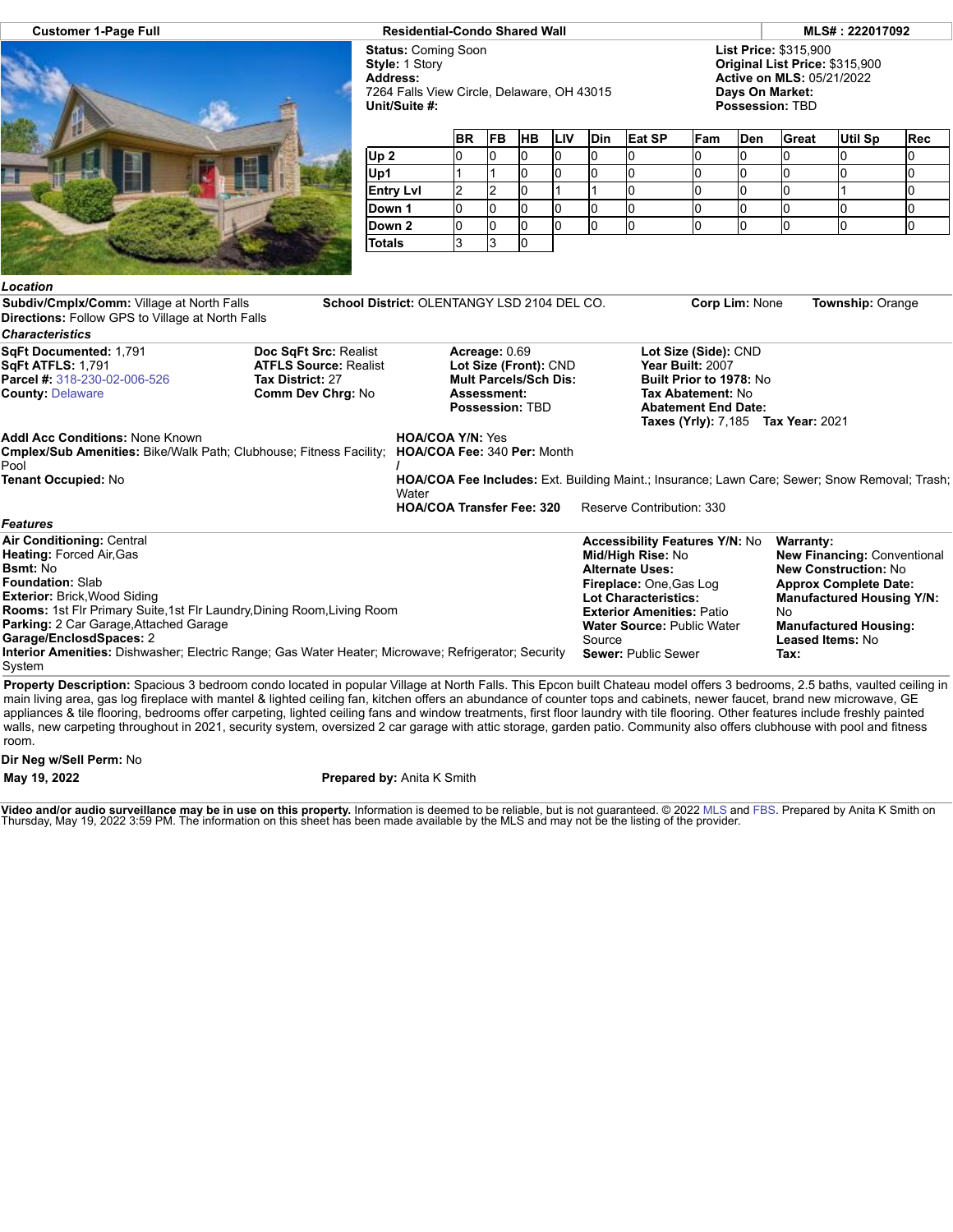



**Side of home Front of home**



**Garden patio Patio Patio** 





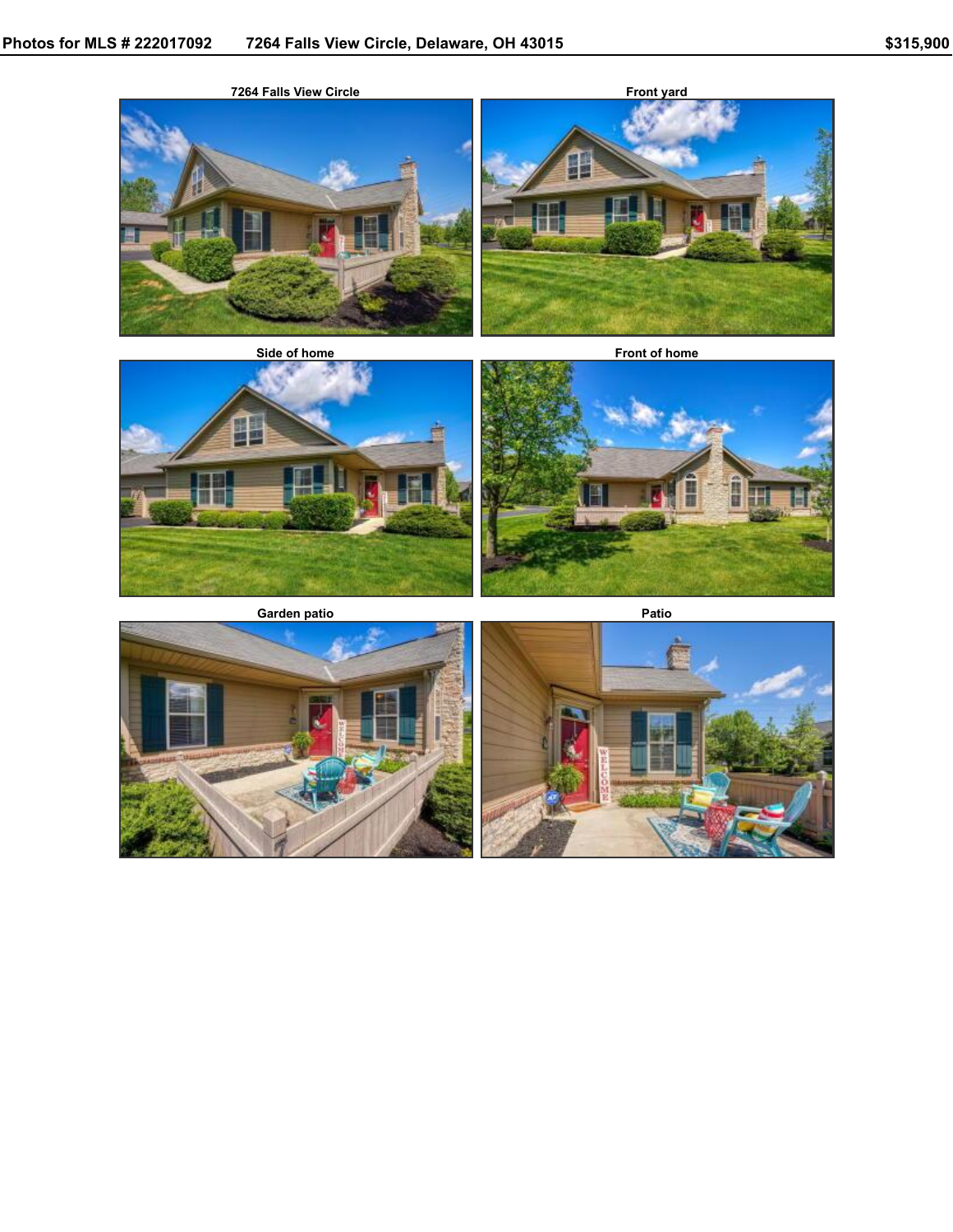





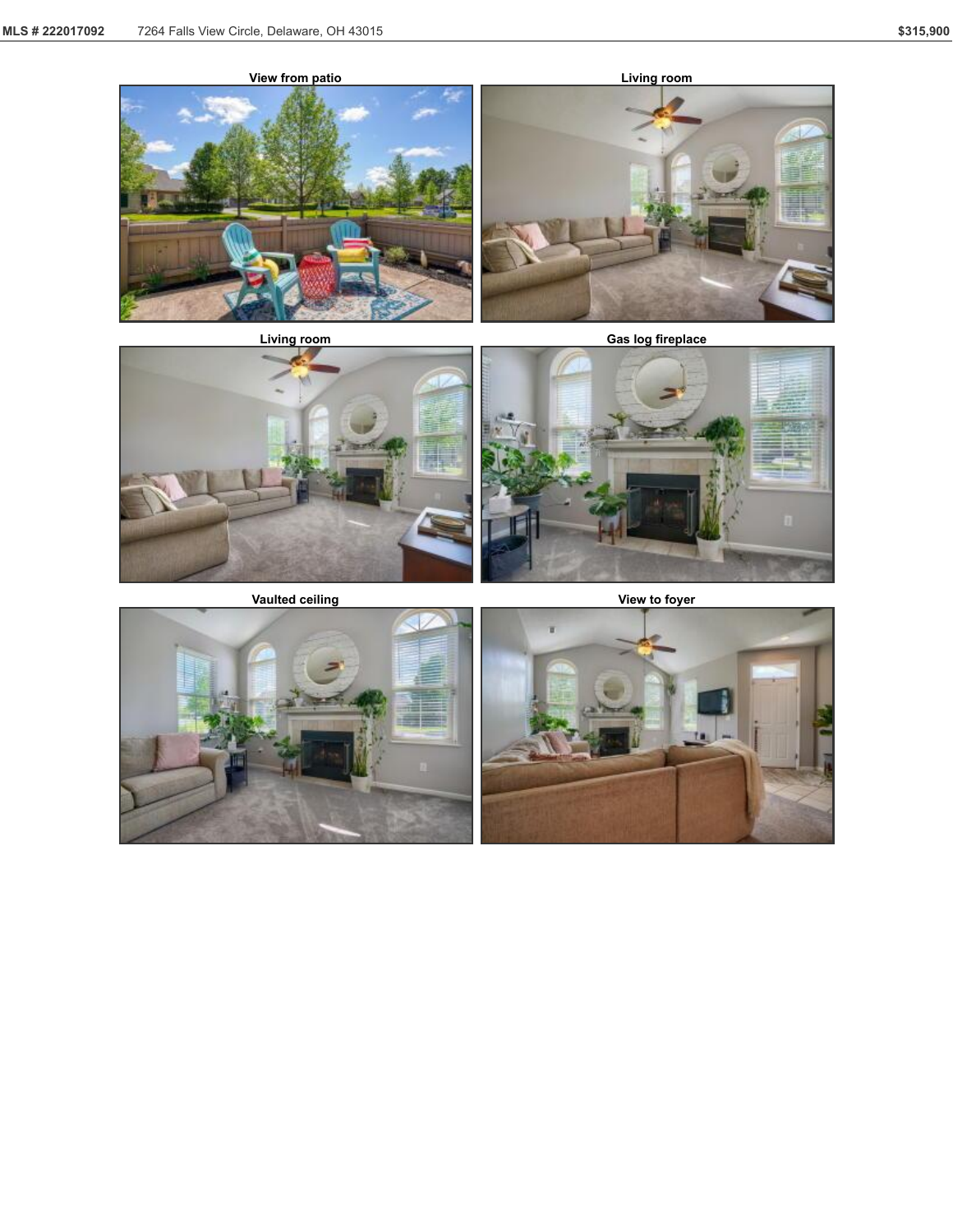









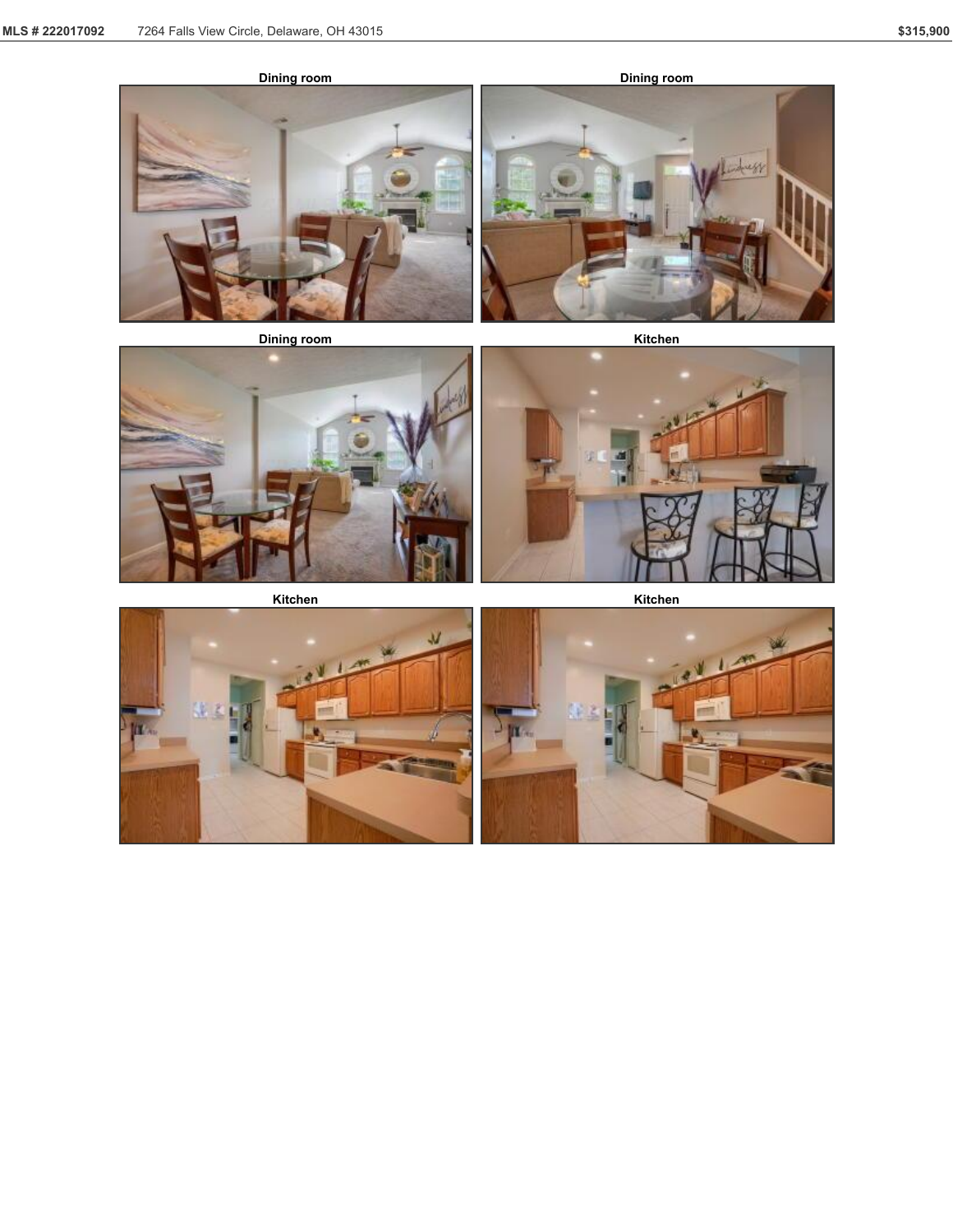



**Primary bedroom Primary bath** 





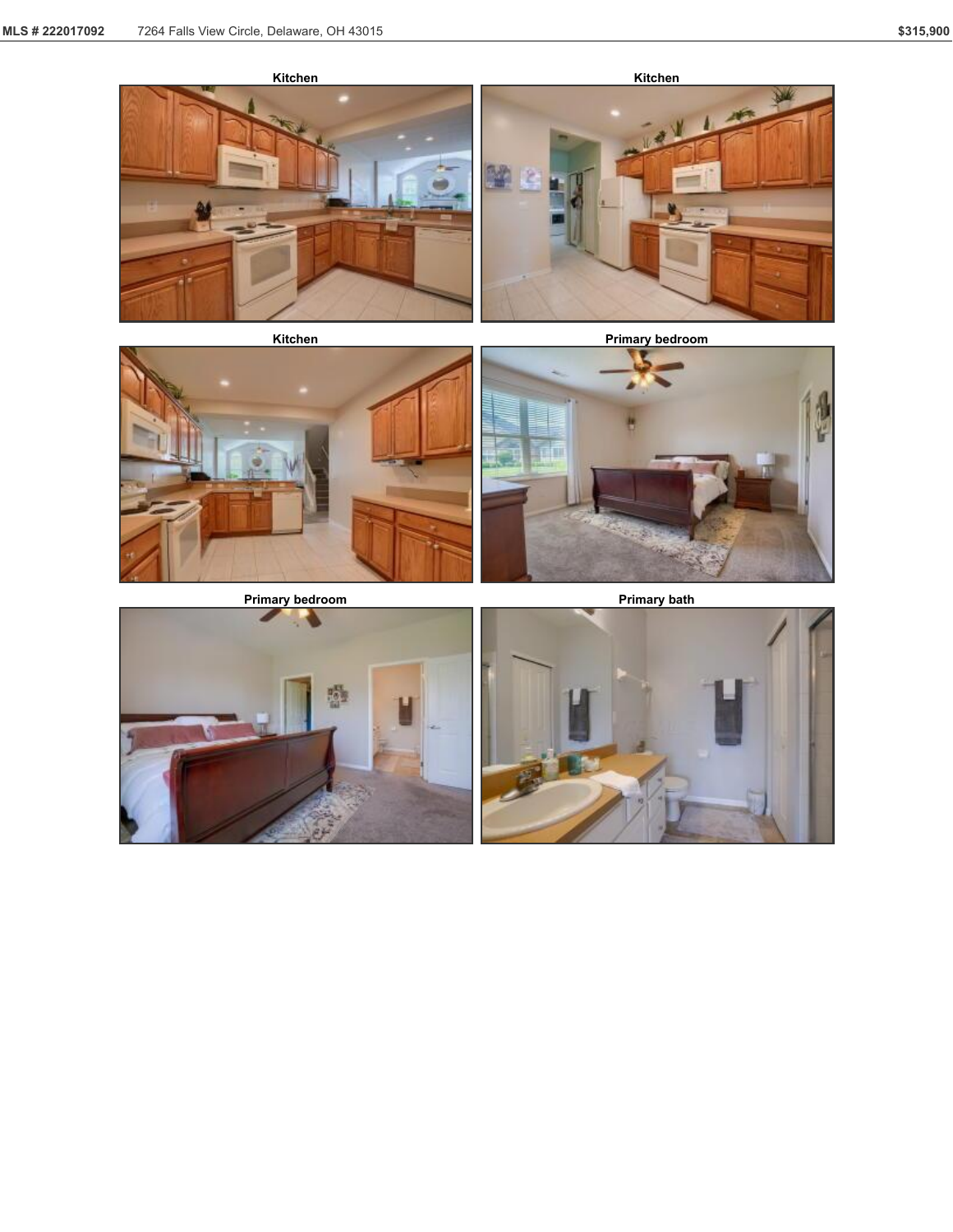

**Upstairs bedroom Upstairs bedroom**



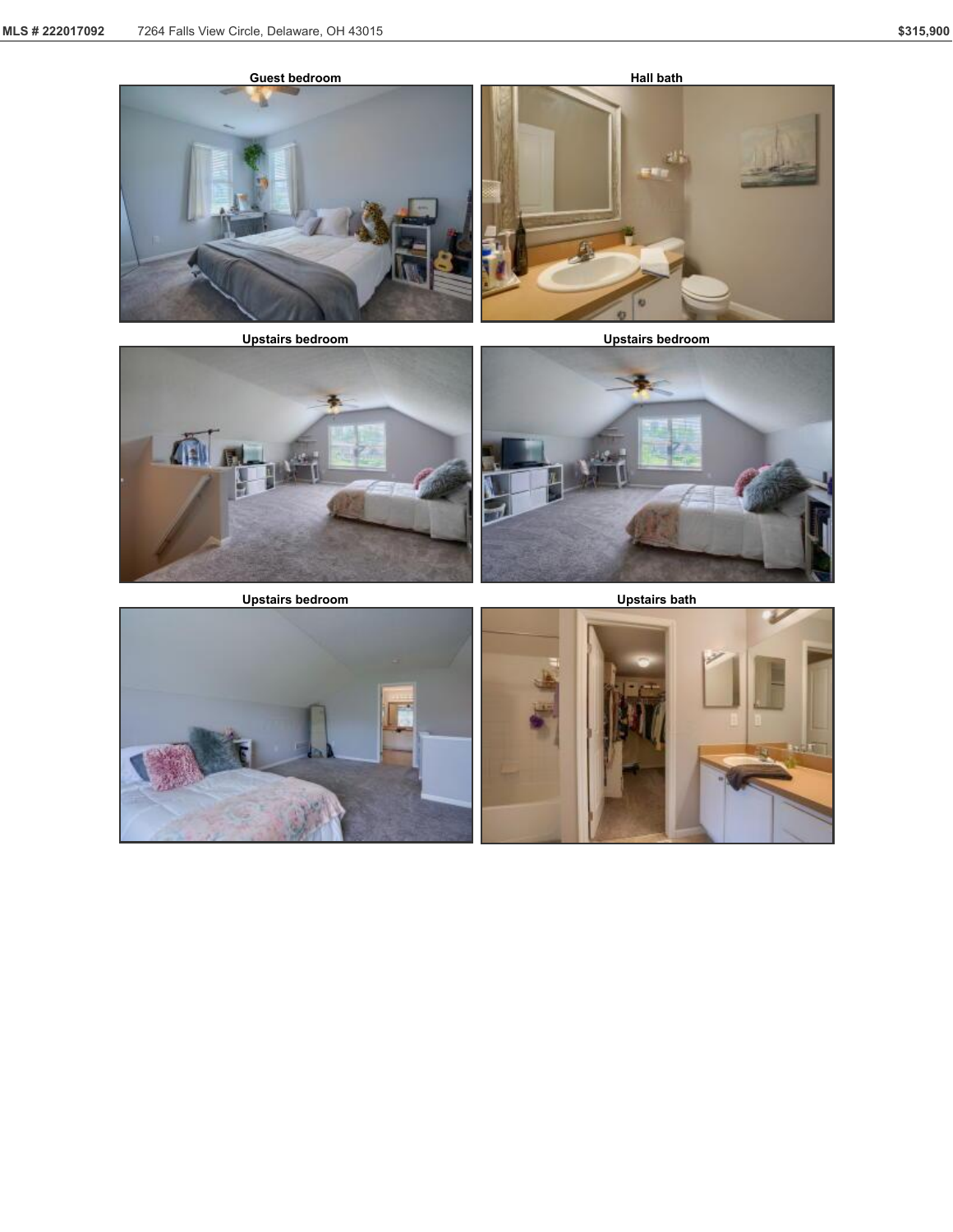